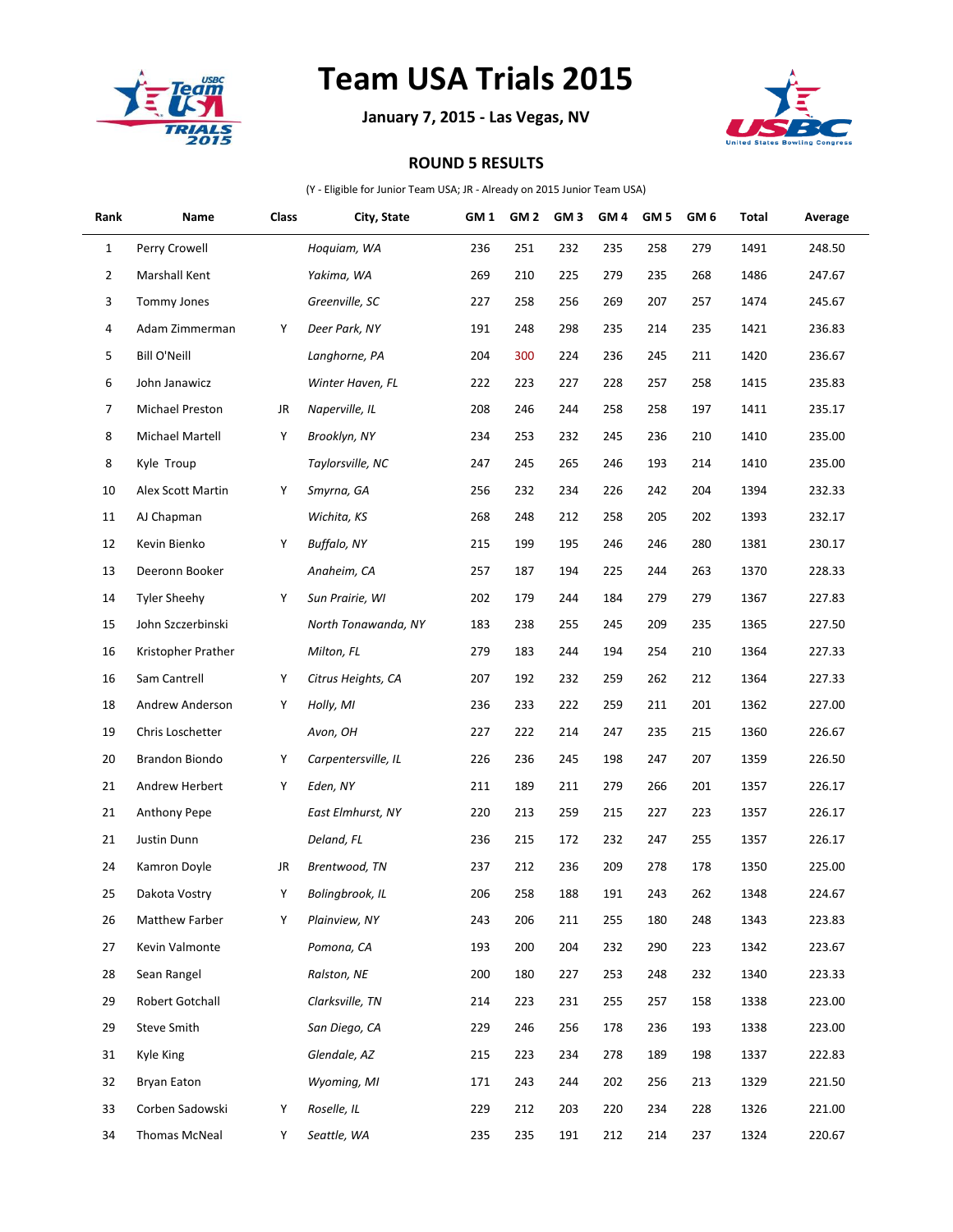| 35 | <b>Brandon Fietek</b>  |    | Edina, MN             | 266 | 183 | 187 | 257 | 218 | 212 | 1323 | 220.50 |
|----|------------------------|----|-----------------------|-----|-----|-----|-----|-----|-----|------|--------|
| 35 | Joshua Tajiri          |    | Anaheim, CA           | 190 | 247 | 247 | 190 | 236 | 213 | 1323 | 220.50 |
| 37 | Darryl Carreon         |    | Woodbridge, VA        | 232 | 206 | 220 | 201 | 224 | 232 | 1315 | 219.17 |
| 38 | Zach Brandt            | Υ  | Kalamazoo, MI         | 246 | 225 | 207 | 190 | 228 | 218 | 1314 | 219.00 |
| 39 | Greg Young             | Υ  | Viera, FL             | 225 | 227 | 189 | 173 | 216 | 279 | 1309 | 218.17 |
| 40 | Andrew Heritage        | Υ  | Beaverton, OR         | 203 | 221 | 180 | 248 | 236 | 220 | 1308 | 218.00 |
| 40 | <b>Michael Tang</b>    | JR | San Francisco, CA     | 260 | 201 | 178 | 258 | 181 | 230 | 1308 | 218.00 |
| 42 | Devin Bidwell          |    | Wichita, KS           | 182 | 210 | 183 | 214 | 270 | 245 | 1304 | 217.33 |
| 43 | Darren Tang            |    | San Francisco, CA     | 233 | 168 | 268 | 208 | 216 | 210 | 1303 | 217.17 |
| 44 | Zeke Bayt              |    | Westerville, OH       | 230 | 264 | 182 | 164 | 238 | 220 | 1298 | 216.33 |
| 45 | Jayson Robarge         | Υ  | Anchorage, AK         | 189 | 233 | 237 | 199 | 210 | 227 | 1295 | 215.83 |
| 46 | Cody Reichenberger     |    | Sarasota, FL          | 237 | 193 | 194 | 240 | 195 | 234 | 1293 | 215.50 |
| 47 | Sean Rash              |    | Montgomery, IL        | 227 | 238 | 169 | 228 | 222 | 208 | 1292 | 215.33 |
| 47 | <b>Thomas Peters</b>   | Υ  | Belleville, IL        | 211 | 184 | 242 | 213 | 207 | 235 | 1292 | 215.33 |
| 47 | Dallas Leong           | Υ  | Las Vegas, NV         | 169 | 234 | 235 | 186 | 233 | 235 | 1292 | 215.33 |
| 50 | Adam (AJ) Johnson      |    | Oswego, IL            | 162 | 198 | 246 | 234 | 228 | 215 | 1283 | 213.83 |
| 51 | Wesley Low             | JR | Palmdale, CA          | 201 | 203 | 194 | 248 | 224 | 211 | 1281 | 213.50 |
| 52 | Dylan Burns            |    | Garden City, KS       | 192 | 185 | 225 | 289 | 183 | 204 | 1278 | 213.00 |
| 52 | Vince Biondo           |    | Carpentersville, IL   | 238 | 197 | 225 | 205 | 203 | 210 | 1278 | 213.00 |
| 54 | Kyle Koprowitz         | Υ  | Giarad, IL            | 162 | 225 | 256 | 235 | 167 | 232 | 1277 | 212.83 |
| 55 | <b>Ryan Winters</b>    | Υ  | Livonia, MI           | 192 | 224 | 223 | 200 | 203 | 232 | 1274 | 212.33 |
| 56 | Kenneth Ryan           | Υ  | Ocean, NJ             | 194 | 222 | 216 | 236 | 222 | 183 | 1273 | 212.17 |
| 56 | Chris Barnes           |    | Double Oak, TX        | 217 | 210 | 215 | 204 | 204 | 223 | 1273 | 212.17 |
| 58 | Randy Cote             |    | Red Rock, AZ          | 300 | 169 | 171 | 206 | 242 | 181 | 1269 | 211.50 |
| 59 | Taylor Koerner         | Υ  | Faribault, MN         | 242 | 157 | 183 | 225 | 246 | 214 | 1267 | 211.17 |
| 60 | Tyler Cortez Schenck   | Υ  | Phoenix, AZ           | 235 | 202 | 212 | 210 | 201 | 205 | 1265 | 210.83 |
| 60 | Ryan Patterson         | Υ  | Washington, WV        | 185 | 175 | 222 | 187 | 230 | 266 | 1265 | 210.83 |
| 62 | Jacob Fukuyama         |    | Aiea, HI              | 208 | 217 | 212 | 189 | 235 | 202 | 1263 | 210.50 |
| 63 | Justin Veitch          |    | Kenner, LA            | 245 | 224 | 158 | 245 | 187 | 203 | 1262 | 210.33 |
| 64 | Jonathan Bowman        | Υ  | Peru, NY              | 210 | 206 | 178 | 279 | 187 | 201 | 1261 | 210.17 |
| 65 | Brennan Haugh          | Υ  | Faribault, MN         | 202 | 236 | 230 | 248 | 171 | 172 | 1259 | 209.83 |
| 66 | Sean Wilcox            | Υ  | Altamonte Springs, FL | 227 | 177 | 209 | 234 | 225 | 182 | 1254 | 209.00 |
| 67 | Eric Gauroniak         | Υ  | Palm City, FL         | 224 | 213 | 189 | 206 | 191 | 230 | 1253 | 208.83 |
| 68 | <b>Brandon Wanders</b> | Υ  | Trabuco Canyon, CA    | 220 | 157 | 245 | 217 | 214 | 199 | 1252 | 208.67 |
| 69 | Ronnie Fujita          | Υ  | El Sobrante, CA       | 232 | 200 | 201 | 212 | 179 | 225 | 1249 | 208.17 |
| 70 | Kyle Duster            | Υ  | La Habra, CA          | 223 | 202 | 203 | 179 | 257 | 182 | 1246 | 207.67 |
| 70 | <b>Ric McCormick</b>   | Υ  | Cincinnati, OH        | 244 | 207 | 201 | 213 | 193 | 188 | 1246 | 207.67 |
| 72 | <b>Tyler James</b>     | Υ  | Deltona, FL           | 205 | 170 | 171 | 276 | 187 | 236 | 1245 | 207.50 |
| 72 | Charles Easton         |    | Sylvania, OH          | 218 | 173 | 209 | 174 | 214 | 257 | 1245 | 207.50 |
| 74 | Riley N. Smith         |    | Kenosha, WI           | 195 | 199 | 199 | 199 | 232 | 220 | 1244 | 207.33 |
| 75 | Kyle Krol              | Y  | Tinley Park, IL       | 236 | 227 | 215 | 181 | 208 | 176 | 1243 | 207.17 |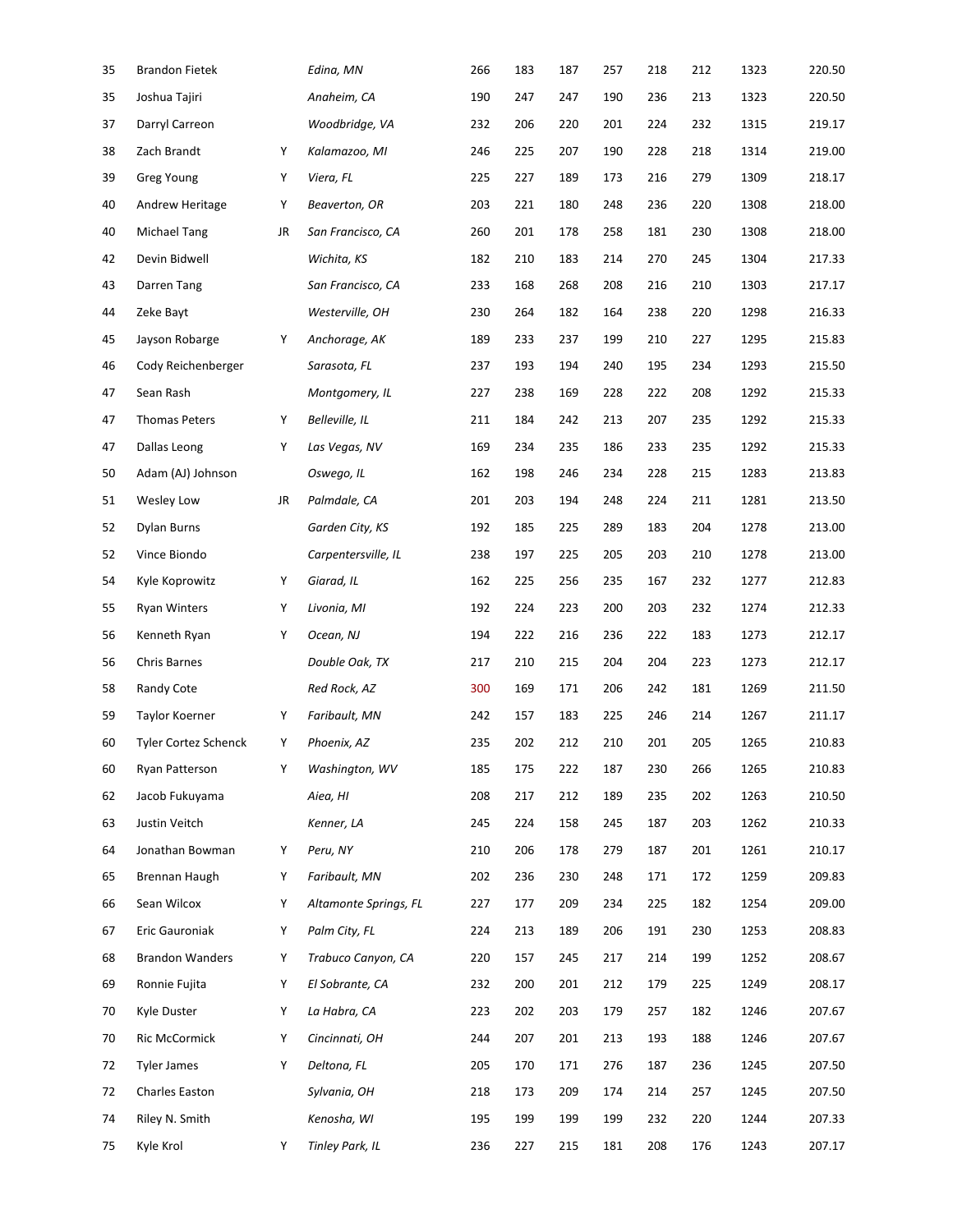| 75  | <b>Brian Valenta</b>   |    | Lockport, IL            | 203 | 141 | 233 | 190 | 268 | 208 | 1243 | 207.17 |
|-----|------------------------|----|-------------------------|-----|-----|-----|-----|-----|-----|------|--------|
| 75  | Geoffrey Young         |    | Keller, TX              | 189 | 176 | 213 | 224 | 206 | 235 | 1243 | 207.17 |
| 78  | Nathan Bohr            |    | Austin, TX              | 225 | 190 | 185 | 222 | 187 | 224 | 1233 | 205.50 |
| 79  | <b>Conor Mulderrig</b> | Υ  | Winston Salem, NC       | 198 | 201 | 200 | 187 | 234 | 211 | 1231 | 205.17 |
| 80  | Dave Wodka             |    | Henderson, NV           | 213 | 158 | 199 | 215 | 200 | 245 | 1230 | 205.00 |
| 81  | Jack Celmer            | Y  | Wernersville, PA        | 245 | 178 | 184 | 224 | 205 | 192 | 1228 | 204.67 |
| 82  | Cory Lenz              |    | Rockford, IL            | 173 | 224 | 202 | 195 | 226 | 207 | 1227 | 204.50 |
| 83  | <b>Brendon Huntley</b> |    | Rutherfordton, NC       | 256 | 203 | 175 | 192 | 200 | 198 | 1224 | 204.00 |
| 83  | <b>Russ Oviatt</b>     | Υ  | Sioux Falls, SD         | 183 | 186 | 180 | 224 | 233 | 218 | 1224 | 204.00 |
| 85  | Nicholas Pate          | Υ  | Inver Grove Heights, MN | 193 | 149 | 213 | 244 | 192 | 232 | 1223 | 203.83 |
| 86  | Jacques Kaune          |    | Anchorage, AK           | 204 | 213 | 193 | 200 | 218 | 194 | 1222 | 203.67 |
| 87  | Joseph Grondin         | Υ  | San Pedro, CA           | 204 | 193 | 206 | 235 | 205 | 177 | 1220 | 203.33 |
| 88  | Ryan Wolfe             | Υ  | Kettering, OH           | 198 | 197 | 235 | 220 | 211 | 158 | 1219 | 203.17 |
| 88  | Benjamin Hardin        | Υ  | Tampa, FL               | 186 | 193 | 181 | 267 | 214 | 178 | 1219 | 203.17 |
| 90  | Jacob Kersten          | Υ  | Clarkston, MI           | 181 | 201 | 226 | 195 | 187 | 227 | 1217 | 202.83 |
| 91  | <b>Brian Monnette</b>  | Υ  | Lakewood, WA            | 222 | 210 | 178 | 198 | 179 | 228 | 1215 | 202.50 |
| 92  | William Goodman        | Υ  | O'Fallon, IL            | 169 | 215 | 193 | 176 | 237 | 222 | 1212 | 202.00 |
| 92  | Chad Mee               | Υ  | Hamburg, NY             | 197 | 201 | 187 | 216 | 188 | 223 | 1212 | 202.00 |
| 94  | <b>Brandon Martin</b>  | Υ  | Derby, KS               | 279 | 189 | 157 | 201 | 192 | 192 | 1210 | 201.67 |
| 95  | Michael Eaton          |    | Mason, OH               | 143 | 203 | 212 | 202 | 240 | 209 | 1209 | 201.50 |
| 95  | <b>Blake Demore</b>    |    | Springfield, MO         | 170 | 199 | 268 | 181 | 176 | 215 | 1209 | 201.50 |
| 97  | Nicholas Alford        |    | Moreno Valley, CA       | 210 | 215 | 177 | 193 | 213 | 200 | 1208 | 201.33 |
| 98  | Alexander George       | Υ  | Wichita, KS             | 191 | 148 | 207 | 241 | 225 | 195 | 1207 | 201.17 |
| 98  | Jaxon Helland          | Υ  | Mound, MN               | 203 | 179 | 226 | 186 | 202 | 211 | 1207 | 201.17 |
| 100 | <b>Ted Pritts</b>      |    | Little Elm, TX          | 171 | 209 | 183 | 182 | 243 | 216 | 1204 | 200.67 |
| 101 | Matthew Diamond        | Υ  | Dayton, OH              | 164 | 175 | 204 | 202 | 231 | 225 | 1201 | 200.17 |
| 102 | Kyle Sherman           | JR | O'Fallon, MO            | 189 | 179 | 198 | 204 | 206 | 220 | 1196 | 199.33 |
| 102 | Daniel Hanson          | Υ  | Tacoma, WA              | 220 | 159 | 201 | 192 | 191 | 233 | 1196 | 199.33 |
| 104 | George Duke            |    | Vidor, TX               | 225 | 236 | 172 | 203 | 194 | 165 | 1195 | 199.17 |
| 105 | <b>Briley Haugh</b>    | Υ  | Faribault, MN           | 185 | 179 | 237 | 240 | 187 | 166 | 1194 | 199.00 |
| 106 | Aaron Adams            |    | Roselle, IL             | 210 | 168 | 204 | 225 | 205 | 177 | 1189 | 198.17 |
| 106 | Tyler Boe              | Υ  | Redmond, WA             | 205 | 184 | 203 | 186 | 218 | 193 | 1189 | 198.17 |
| 108 | Michael Coffey         | JR | Melbourne, FL           | 259 | 177 | 195 | 171 | 170 | 214 | 1186 | 197.67 |
| 108 | Justin Perez           |    | Colorado Springs, CO    | 173 | 239 | 155 | 182 | 218 | 219 | 1186 | 197.67 |
| 110 | Kendle Miles           | Υ  | Kennesaw, GA            | 235 | 182 | 204 | 201 | 197 | 166 | 1185 | 197.50 |
| 111 | Eric Espinda           |    | Albuquerque, NM         | 189 | 197 | 204 | 183 | 257 | 154 | 1184 | 197.33 |
| 111 | Nicholas Binetti       | Υ  | St. Charles, IL         | 209 | 201 | 170 | 231 | 181 | 192 | 1184 | 197.33 |
| 113 | Tyler Sadowski         |    | Roselle, IL             | 161 | 201 | 234 | 194 | 211 | 181 | 1182 | 197.00 |
| 114 | William Duen           | Y  | Indianapolis, IN        | 189 | 205 | 204 | 209 | 194 | 180 | 1181 | 196.83 |
| 115 | Matthew Stephens       | Υ  | Egg Harbor Township, NJ | 216 | 223 | 183 | 170 | 214 | 172 | 1178 | 196.33 |
| 116 | Daniel Kimmer          | Y  | Monticello, MN          | 189 | 192 | 224 | 182 | 204 | 182 | 1173 | 195.50 |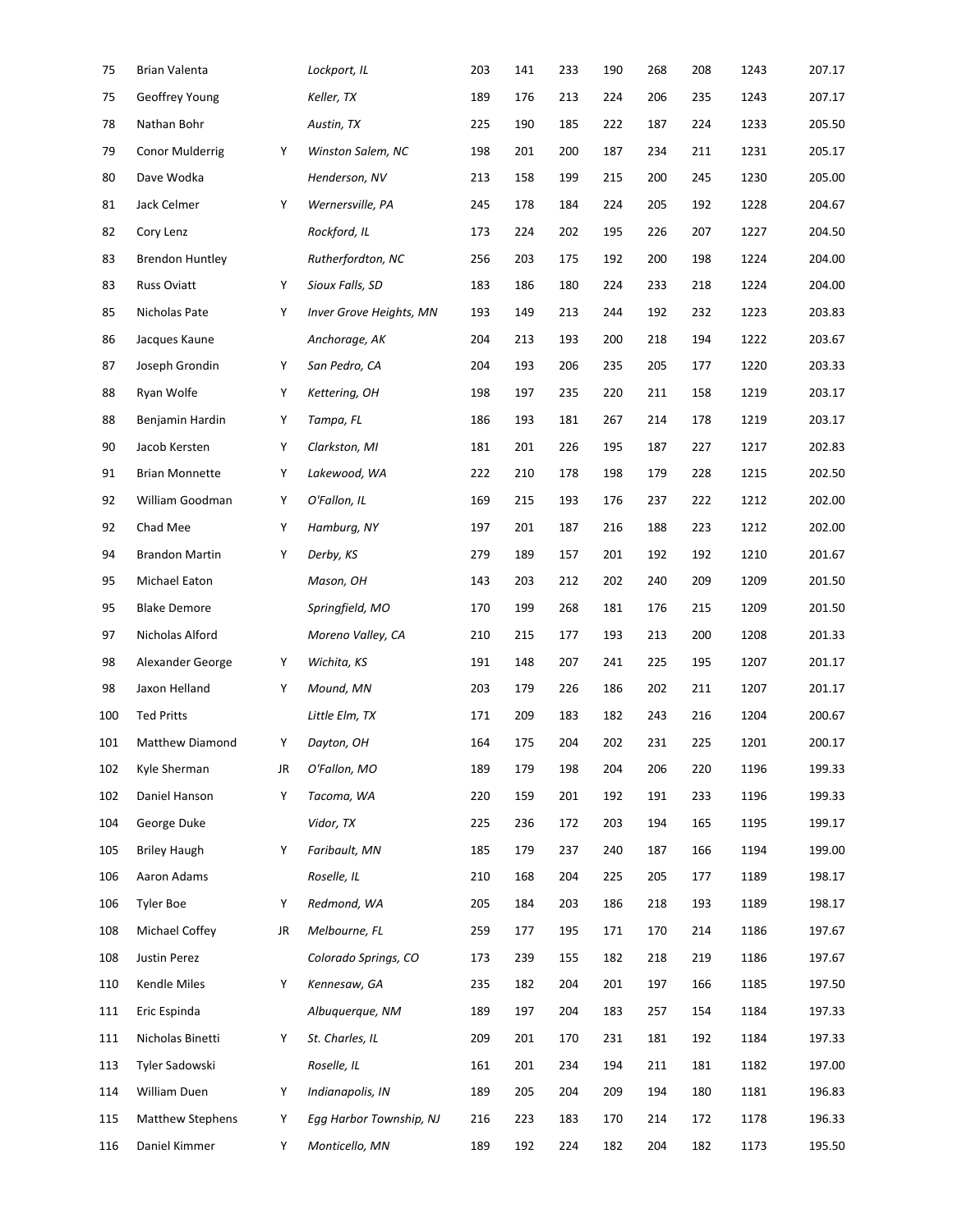| 117 | Tristan Leyen          | Υ | Perry Hall, MD          | 200 | 197 | 217 | 192 | 192 | 172 | 1170 | 195.00 |
|-----|------------------------|---|-------------------------|-----|-----|-----|-----|-----|-----|------|--------|
| 118 | Joshua Pate            | Υ | Inver Grove Heights, MN | 256 | 151 | 187 | 168 | 239 | 168 | 1169 | 194.83 |
| 118 | Joey Krison            |   | Anchorage, AK           | 166 | 200 | 194 | 210 | 216 | 183 | 1169 | 194.83 |
| 120 | Steve Lemke            |   | Nacogdoches, TX         | 174 | 200 | 157 | 247 | 192 | 198 | 1168 | 194.67 |
| 121 | <b>Andrew Diley</b>    | Υ | Conway, SC              | 148 | 226 | 220 | 186 | 194 | 192 | 1166 | 194.33 |
| 122 | Justin Zwaschka        | Υ | St. Joseph, MO          | 177 | 177 | 221 | 181 | 214 | 193 | 1163 | 193.83 |
| 123 | Christopher Canterbury | Υ | South Charleston, WV    | 183 | 156 | 198 | 212 | 223 | 190 | 1162 | 193.67 |
| 124 | <b>Trent Mitchell</b>  | Υ | Chicago, IL             | 175 | 214 | 174 | 210 | 204 | 180 | 1157 | 192.83 |
| 125 | <b>Austin Thompson</b> | Υ | San Diego, CA           | 187 | 196 | 185 | 234 | 172 | 179 | 1153 | 192.17 |
| 125 | Jose Pluma             |   | Fairbanks, AK           | 220 | 191 | 160 | 219 | 181 | 182 | 1153 | 192.17 |
| 125 | Aaron Yuratovich       | Υ | Olathe, KS              | 213 | 190 | 143 | 170 | 178 | 259 | 1153 | 192.17 |
| 128 | Scott Anderson         |   | Mankato, MN             | 190 | 153 | 206 | 213 | 204 | 184 | 1150 | 191.67 |
| 128 | <b>Bradley Crouse</b>  | Υ | Nazareth, PA            | 190 | 227 | 169 | 195 | 181 | 188 | 1150 | 191.67 |
| 130 | Joseph Smith           |   | Watervliet, NY          | 211 | 169 | 190 | 143 | 222 | 204 | 1139 | 189.83 |
| 131 | Andrew Bonin           | Υ | Greenwood, AR           | 175 | 172 | 232 | 166 | 224 | 166 | 1135 | 189.17 |
| 132 | Justin Bui             |   | Terrytown, LA           | 185 | 211 | 182 | 226 | 167 | 162 | 1133 | 188.83 |
| 133 | Holden Luke            | Υ | Sioux Falls, SD         | 166 | 228 | 197 | 175 | 167 | 199 | 1132 | 188.67 |
| 134 | Matthew Zweig          | Υ | Tempe, AZ               | 191 | 196 | 179 | 213 | 212 | 140 | 1131 | 188.50 |
| 134 | Lucas Vernon           | Υ | Lee'S Summit, MO        | 200 | 202 | 174 | 172 | 202 | 181 | 1131 | 188.50 |
| 136 | Mason Yamada           | Υ | Kenai, AK               | 152 | 208 | 156 | 255 | 194 | 165 | 1130 | 188.33 |
| 137 | <b>Mark Curtis</b>     |   | Torrance, CA            | 192 | 199 | 186 | 192 | 190 | 167 | 1126 | 187.67 |
| 138 | Robert Altieri         |   | Vancouver, WA           | 242 | 211 | 189 | 192 | 152 | 139 | 1125 | 187.50 |
| 139 | Mick Eaton             |   | Wyoming, MI             | 139 | 130 | 207 | 182 | 224 | 241 | 1123 | 187.17 |
| 140 | Nicholas Duplan        | Υ | Citrus Heights, CA      | 166 | 138 | 223 | 220 | 216 | 157 | 1120 | 186.67 |
| 141 | Joshua Rondino         | Υ | Lilburn, GA             | 221 | 179 | 224 | 200 | 144 | 148 | 1116 | 186.00 |
| 142 | <b>Ashton Maxwell</b>  | Υ | Bronx, NY               | 187 | 202 | 180 | 187 | 181 | 176 | 1113 | 185.50 |
| 143 | Joshua Franz           |   | Tucson, AZ              | 170 | 233 | 160 | 211 | 160 | 173 | 1107 | 184.50 |
| 144 | Jake Provenzano        | Υ | Wichita, KS             | 193 | 178 | 179 | 193 | 177 | 183 | 1103 | 183.83 |
| 145 | Benjamin Walk          |   | Lincoln, NE             | 194 | 152 | 201 | 159 | 158 | 236 | 1100 | 183.33 |
| 146 | Phillip Friedman       | Υ | East Brunswick, NJ      | 152 | 241 | 169 | 154 | 175 | 205 | 1096 | 182.67 |
| 147 | Ben Buhlman            | Υ | South Elgin, IL         | 182 | 157 | 204 | 162 | 205 | 183 | 1093 | 182.17 |
| 148 | Kenny Coombes          |   | Castaic, CA             | 143 | 210 | 233 | 177 | 146 | 180 | 1089 | 181.50 |
| 149 | Darwin Wimer           |   | Mesquite, NV            | 195 | 164 | 214 | 182 | 186 | 147 | 1088 | 181.33 |
| 150 | Terrence Robinson      | Υ | San Bernardino, CA      | 224 | 174 | 188 | 151 | 161 | 186 | 1084 | 180.67 |
| 151 | Chris Hefner           |   | Fullerton, CA           | 192 | 159 | 202 | 171 | 175 | 171 | 1070 | 178.33 |
| 152 | Austin Kappel          | Υ | Ringle, WI              | 215 | 143 | 166 | 191 | 160 | 193 | 1068 | 178.00 |
| 153 | Gary Ward              |   | El Paso, TX             | 150 | 190 | 159 | 215 | 156 | 195 | 1065 | 177.50 |
| 154 | Patrick Hanrahan       | Υ | Greenwich, CT           | 207 | 173 | 181 | 194 | 156 | 153 | 1064 | 177.33 |
| 155 | <b>Brandon Dodge</b>   | Υ | North Bend, NE          | 179 | 224 | 161 | 186 | 173 | 134 | 1057 | 176.17 |
| 155 | Nicholas Pollak        | Υ | Las Vegas, NV           | 156 | 129 | 211 | 174 | 201 | 186 | 1057 | 176.17 |
| 157 | <b>Terrance Rock</b>   | Υ | Henderson, NV           | 183 | 176 | 160 | 159 | 204 | 169 | 1051 | 175.17 |